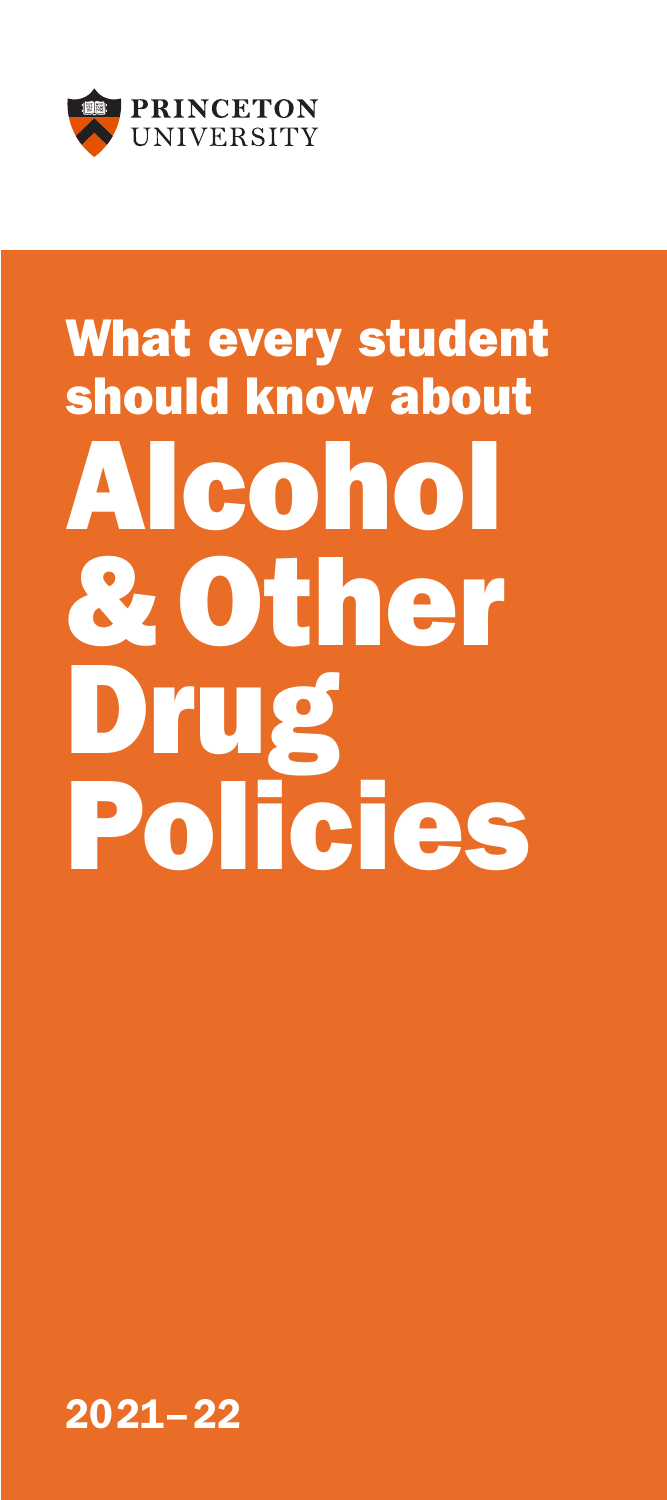## Princeton University Alcohol & Drug Policies

## Alcohol Policy

Students at Princeton University are responsible for knowing and abiding by both state and University regulations regarding the consumption of alcohol. The University provides educational programs and information on alcohol and drug abuse as well as counseling services related to alcohol and other drug use. Students are expected and encouraged to be aware of the social, physiological, and psychological consequences and personal risks of excessive drinking in order to make responsible and informed decisions about the serving and consumption of alcohol. Students who take prescription drugs, over-the-counter medications, or herbal or other supplements are expected to be aware of the consequences of drinking alcohol in combination with those medications.

The University alcoholic beverage policy is consistent with the laws of the state of New Jersey that, in general, prohibit the consumption and serving of alcoholic beverages by and to persons under 21 years of age. Students will be deemed to have served alcohol when they have made alcohol available to others, regardless of whether any alcohol is actually consumed. Students' responsibility for violations of University policy that take place within their assigned room or suite is described in section 2.2.1 of *Rights, Rules, Responsibilities*. Students are responsible for their behavior, whether or not they are under the influence of alcohol. The consumption of alcohol does not constitute a mitigating circumstance when it contributes to the violation of University regulations. The policy affirms the need for mutual respect and personal responsibility within a diverse community.

The University respects the right to privacy, and its representatives will not enter dormitory rooms without substantive cause (e.g., without reasonable suspicion that University policies or regulations have been violated, or that someone's safety is in jeopardy). However, those whose behavior infringes on the rights of others have, in essence, forfeited that privacy.

#### What are the responsibilities of Princeton University students?

Alcoholic beverages normally will not be provided at events where persons under the legal drinking age for consumption of alcoholic beverages are present, including those sponsored by the University, the residential colleges, the University centers, the Undergraduate Student Government, and the classes. Those who are of legal drinking age and who wish to host a gathering with alcohol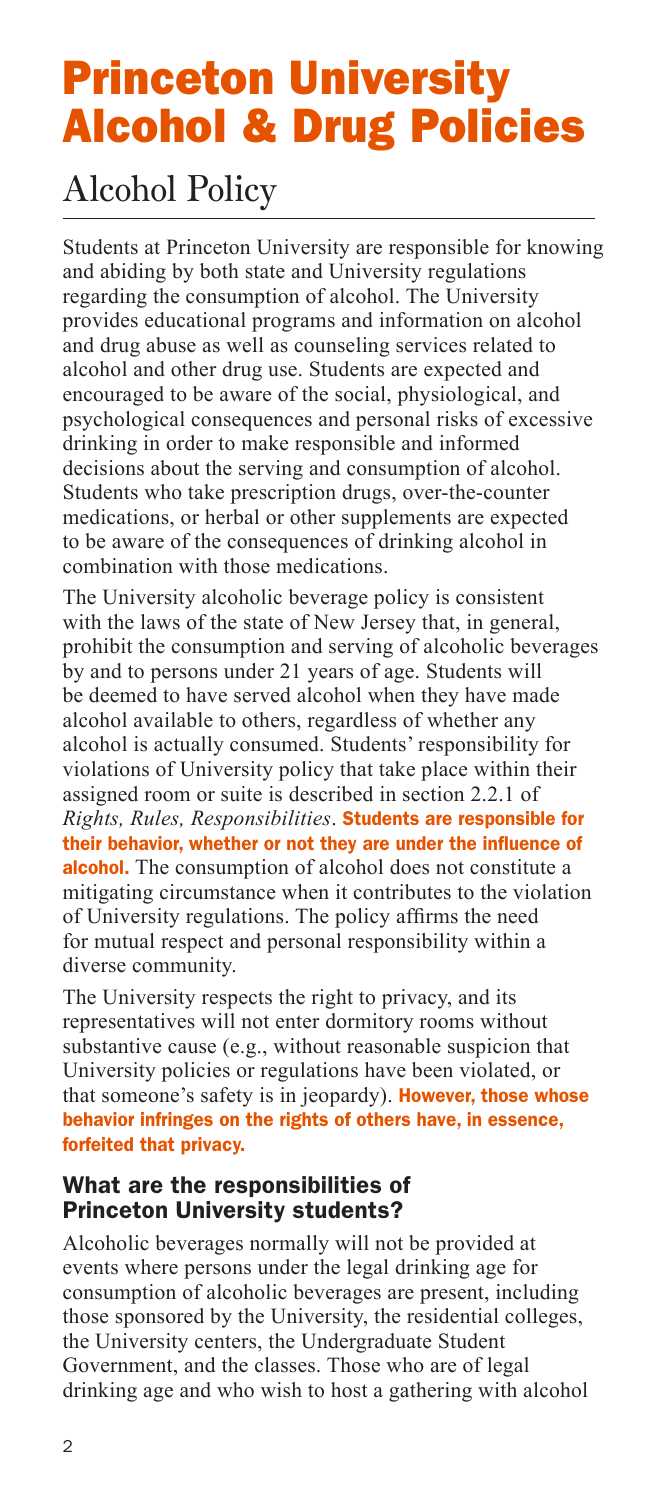must obtain approval from and comply with the guidelines established by the Office of the Dean of Undergraduate Students (see http://odusapps.princeton.edu/Alcohol) or the Office of the Dean of the Graduate School.

Availability of alcoholic beverages shall not be the primary focus of advertising for campus social events. Those given approval to serve alcoholic beverages are responsible for ensuring that only those of legal drinking age are served, that alcohol is consumed—if at all—in a legal, healthy, and responsible way, and that no intoxicated individuals are served.

It is the immediate obligation of those in the presence of a severely intoxicated person to contact appropriate University or local medical or safety personnel (such as the Department of Public Safety, University Health Services (UHS) staff, local hospital staff, or local police or members of the rescue squad). Neither intoxication nor admission to UHS for intoxication will be grounds for disciplinary action. Contacting the Department of Public Safety for assistance in transporting a student in need of medical attention will not, in itself, lead to disciplinary action. Disciplinary action will occur only if other circumstances indicating a violation of University policy are observed. In such an instance, failure to call for assistance will be considered an especially serious violation of policy. In order to encourage calls for assistance, the University may offer leniency with respect to other violations which may come to light as a result of such calls, depending on the circumstances involved.

#### When will the Department of Public Safety or other University administrators intervene?

Public Safety (or another University administrator) may enter a room whenever there is reasonable cause to believe that someone's safety may be in jeopardy or that a violation of the alcohol policy is taking place.

Public Safety will investigate possible alcohol violations when indicators of alcohol provision are observed. Such indicators may include—but are not limited to—kegs, bottles, cans, spilled alcohol, an individual leaving a room in possession of alcohol, or intoxicated behavior.

In the event of a noise complaint, Public Safety will go to the room and knock on the door. If no one answers, Public Safety may enter the room and instruct the residents of the room to control the noise. Regardless, Public Safety may enter the room where there is cause to investigate further, as described above.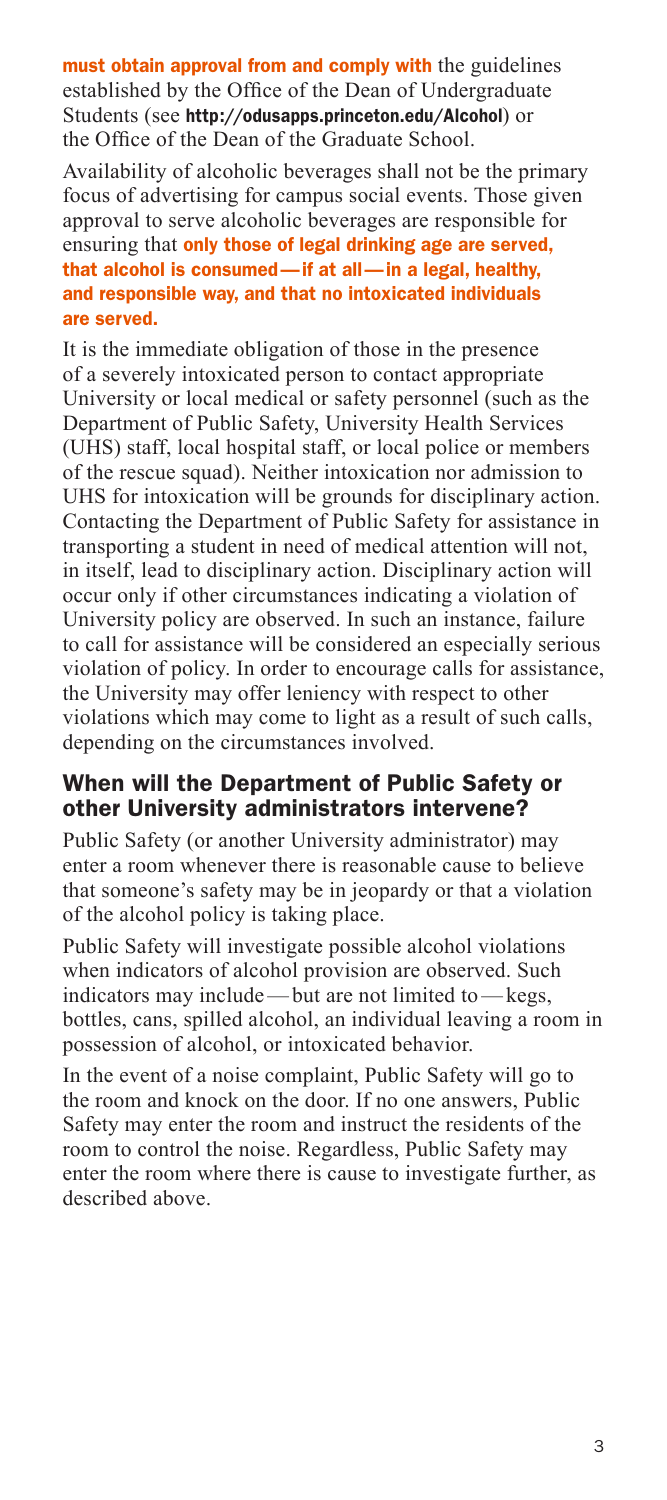#### When are Princeton University students in violation of the alcohol policy?

1. On campus and in the local vicinity, students are in violation of the University alcohol policy under any or all of the following circumstances:

a) When participating in or organizing an activity that encourages excessive drinking (e.g., drinking games, pregaming with hard alcohol, initiation activities, hazing), as these acts can endanger the individual being served. These are **especially serious** violations.

b) When **the serving or consumption** of alcohol contributes to behavior that (i) intimidates or harasses others; (ii) injures or threatens to injure others (e.g., driving under the influence of alcohol, assault); (iii) leads to the destruction of property; or (iv) infringes on the peace and privacy of others. These are especially serious violations. In keeping with state law, when a student has been detained by Public Safety or local law enforcement officials on suspicion of driving under the influence of alcohol, the refusal to submit to the taking of breath samples for the purpose of determining blood alcohol content will be taken as conclusive evidence that the student was driving under the influence of alcohol.

c) Violations of local ordinances or state laws by students may also be grounds for University disciplinary action, regardless of where such violations occur, if they clearly violate University standards of conduct. See the section on Federal and State Laws (pages 8–11).

d) Failure to immediately contact appropriate University or local medical or safety personnel (such as the Department of Public Safety, UHS staff, local hospital staff, local police or members of the local rescue squad) on behalf of a severely intoxicated person.

2. On campus, students are in violation of the University alcohol policy under any or all of the following circumstances:

a) When carrying or possessing an open container of alcohol (defined as any container not sealed by the manufacturer) in or across common spaces (lounges, game rooms, courtyards, dining areas, hallways, etc.).

b) When in possession of a keg and/or tap or other evidence of intent to serve alcohol, including alcohol delivered in large quantities to the University Mailroom (unless permission has been granted by the Office of the Dean of Undergraduate Students or the Office of the Dean of the Graduate School).

c) When, under the age of 21, in possession of any container of alcohol in common spaces of the University, including alcohol delivered to the University Mailroom.

d) When alcohol is served, provided, or made available by or to persons under the age of 21. Violations involving juveniles, such as high school applicants or visitors to the University, will be deemed particularly serious.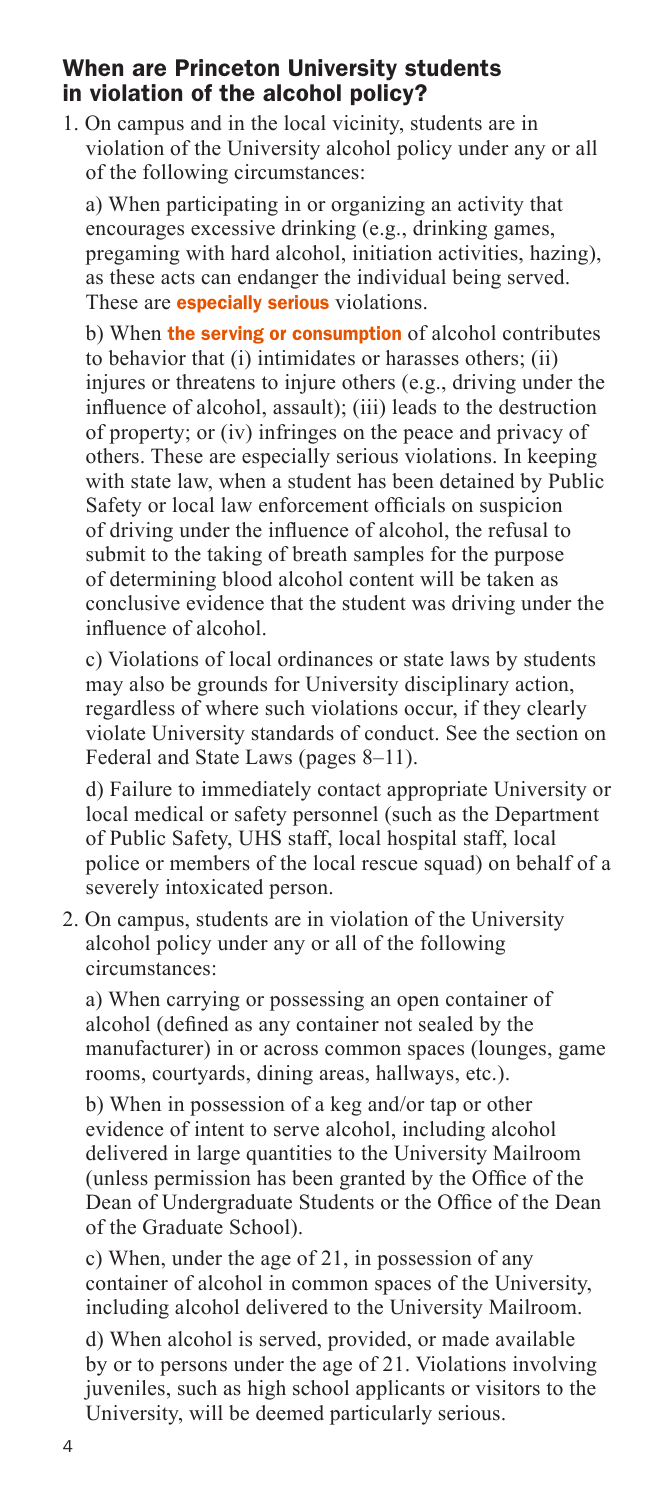e) When alcohol is served, provided, or made available to any person, regardless of his or her age, without prior approval from the Office of the Dean of Undergraduate Students or the Office of the Dean of the Graduate School.

f) When procuring alcohol for persons under the age of 21 or by using false identification or falsifying identification.

#### What are the consequences of violating the alcohol policy?

Students who are in violation of the alcohol policy are subject to a range of **University sanctions**: warning, reprimand, disciplinary probation (including housing and/ or campus service sanctions), withholding of degree, suspension, suspension with conditions, expulsion, and censure. In keeping with the University's particular concern about high-risk alcohol use, the consequences for violations of the alcohol policy will reflect the level of risk represented by the behavior as well as the impact of the behavior upon the community.

In general, first instance lower-risk violations will result in a dean's warning or reprimand; subsequent violations will result in, at a minimum, disciplinary probation. Examples of lower-risk alcohol violations include, but are not necessarily limited to, situations where:

- Only low-proof alcohol (under 30 proof) is present;
- A modest amount of alcohol is available, appropriate to the number of persons present;
- No high-risk drinking, including drinking games, is occurring;
- No common sources of alcohol, such as kegs or alcoholic punch, are present;
- Neither the serving nor the consumption of alcohol has contributed to behavior that infringes on the peace and privacy of others (e.g., disorderly conduct, harassment, vandalism or property damage, injuring or threatening to injure others, or driving under the influence of alcohol).

The University regards higher-risk violations of the alcohol policy as more serious than lower-risk violations. In general, a student who commits a first higher-risk alcohol violation is placed on disciplinary probation.

Discipline for a second higher-risk offense will be more serious and may involve a long term of disciplinary probation, campus service, and/or revocation of oncampus residential privileges. Students should expect to be suspended for a third higher-risk alcohol or alcohol-related offense or for any particularly egregious first or second offense. Higher-risk alcohol violations include, but are not necessarily limited to, the following:

- The serving, providing, or making available of hard alcohol (in any quantity);
- The possession of hard alcohol by underage persons in common spaces of the University;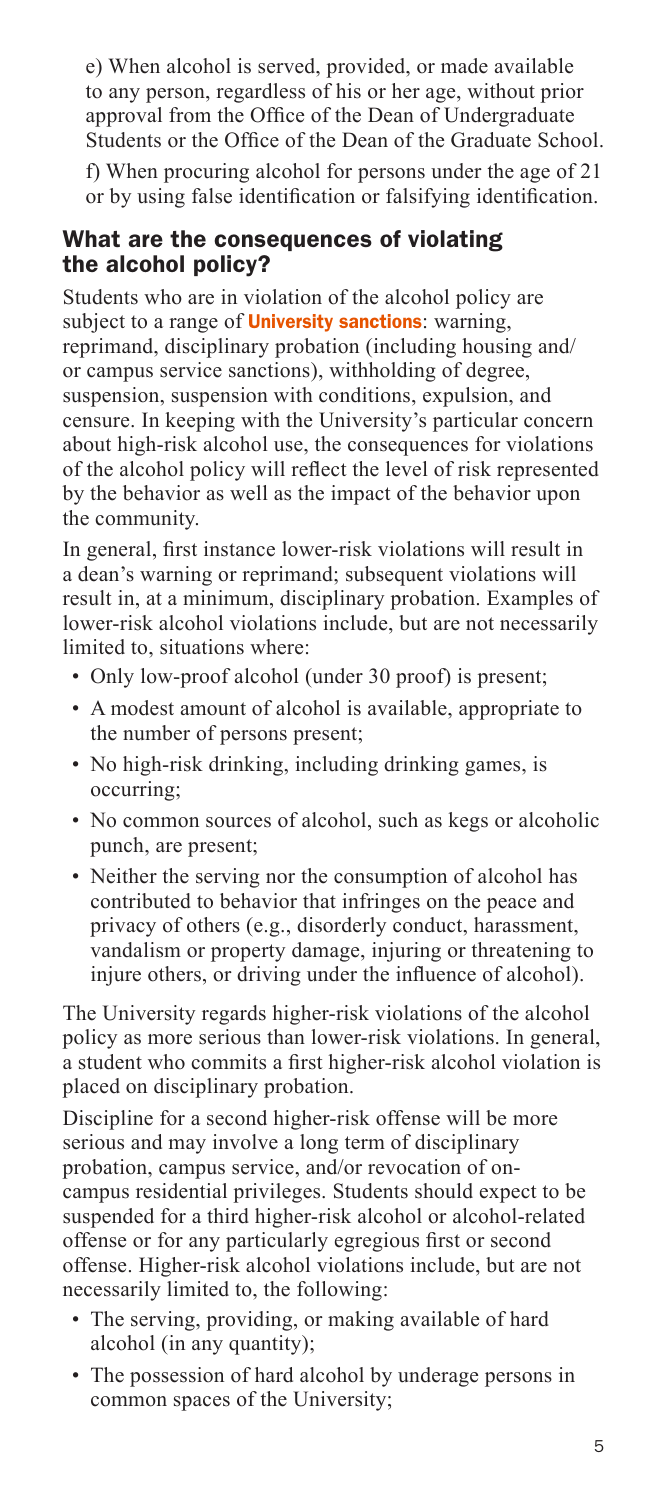- The possession of kegs or other common sources of alcohol;
- Drinking games, including those where some participants are playing with nonalcoholic beverages;
- The possession of any large quantity of alcohol (of any kind) relative to the number of people present;
- Violations that result from intoxication, such as assault, harassment, disorderly conduct, vandalism, or property damage.
- Failing to immediately contact appropriate University or local medical or safety personnel on behalf of a severely intoxicated person.

Deans and directors of student life may notify a student's parents following any significant incident of drug/alcoholrelated misconduct. Alcohol, kegs, and/or taps used in violation of the above regulations will be confiscated.

Students who violate the University's alcohol or drug policies are encouraged to avail themselves of the services of the Alcohol and Other Drug Program offered by the University Office of Counseling and Psychological Services. When appropriate, deans and directors of student life may require an alcohol/drug evaluation by UHS staff.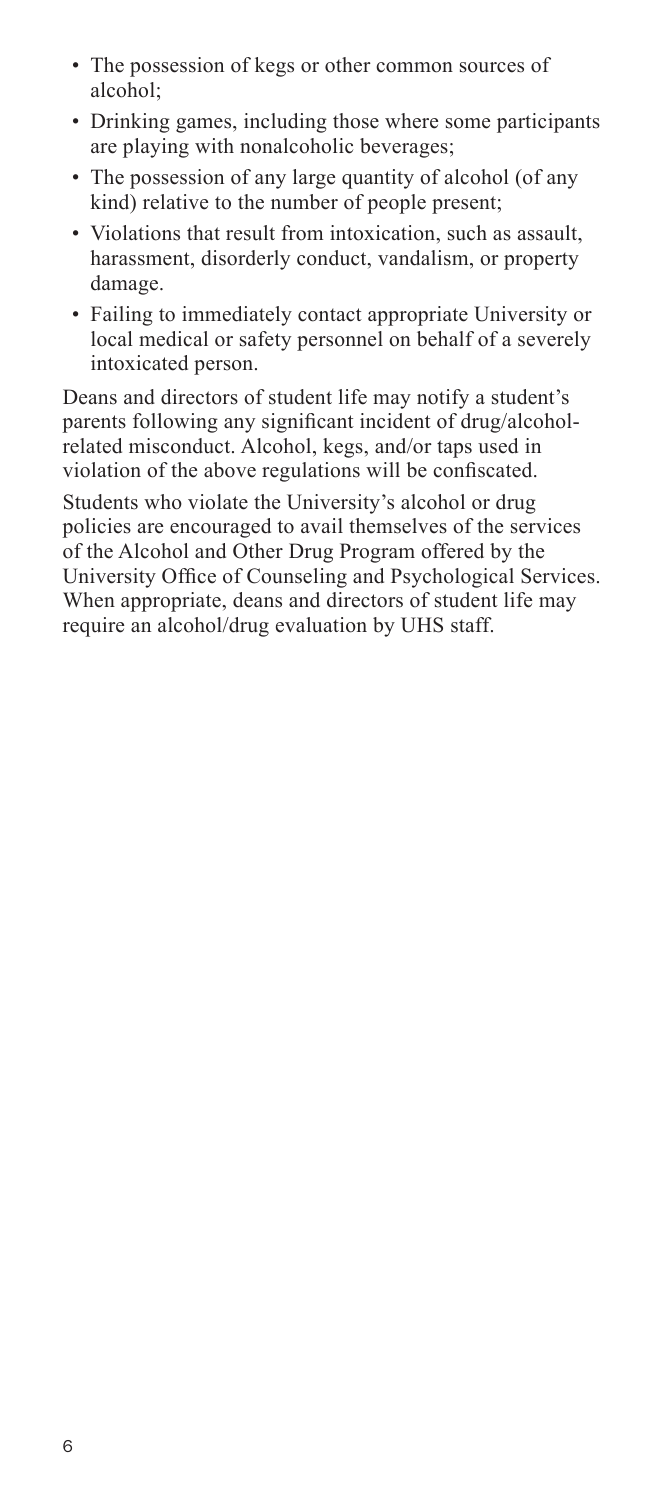## Drug Policy

Princeton University does not condone the possession, use, manufacture, or distribution of controlled substances, marijuana, cannabis, or drug paraphernalia of any kind in any amount, or the possession, use, manufacture, or distribution of prescription drugs without a prescription. This prohibition applies on-campus and to participation in University activities off-campus, including but not limited to work-study programs, off-campus events, and off-campus research projects.

#### Students in violation of this policy may be jeopardizing their own well-being as well as the well-being of the University community.

In general, a student who violates this policy for the first time will be issued a reprimand or placed on probation, depending on the substance and the circumstances. Discipline for a second offense will be more serious and may involve lengthening the probation, campus service, and/ or revocation of on-campus residential privileges. Students should expect to be suspended for a third offense. Students involved in such cases, when their conduct is in violation of the law, cannot be guaranteed immunity from either arrest or prosecution.

Among those violations considered to be most serious are the manufacture, sale, or distribution of controlled substances or prescription drugs without a prescription; any involvement in controlled substance use or traffic with minors, particularly from the local area; and possession or use of the more dangerous or highly addictive drugs. Students engaged in activities described in this paragraph should expect a lengthy separation or expulsion from the University upon a first offense.

Students possessing, using, selling, or manufacturing controlled substances may also be subject to **mandatory** penalties prescribed by the state.

It is the immediate obligation of those in the presence of a person suffering adverse consequences of using drugs to contact appropriate University or local medical or safety personnel (such as the Department of Public Safety, UHS staff, local hospital staff, or local police or members of the rescue squad).

In order to encourage calls for assistance, the University may offer leniency with respect to violations which may come to light as a result of such calls, depending on the circumstances involved.

#### When will the Department of Public Safety or other University administrators intervene?

Public Safety (or another University administrator) may enter a room whenever there is reasonable cause to believe that someone's safety may be in jeopardy or that a violation of the drug policy is taking place, unless otherwise prohibited by law.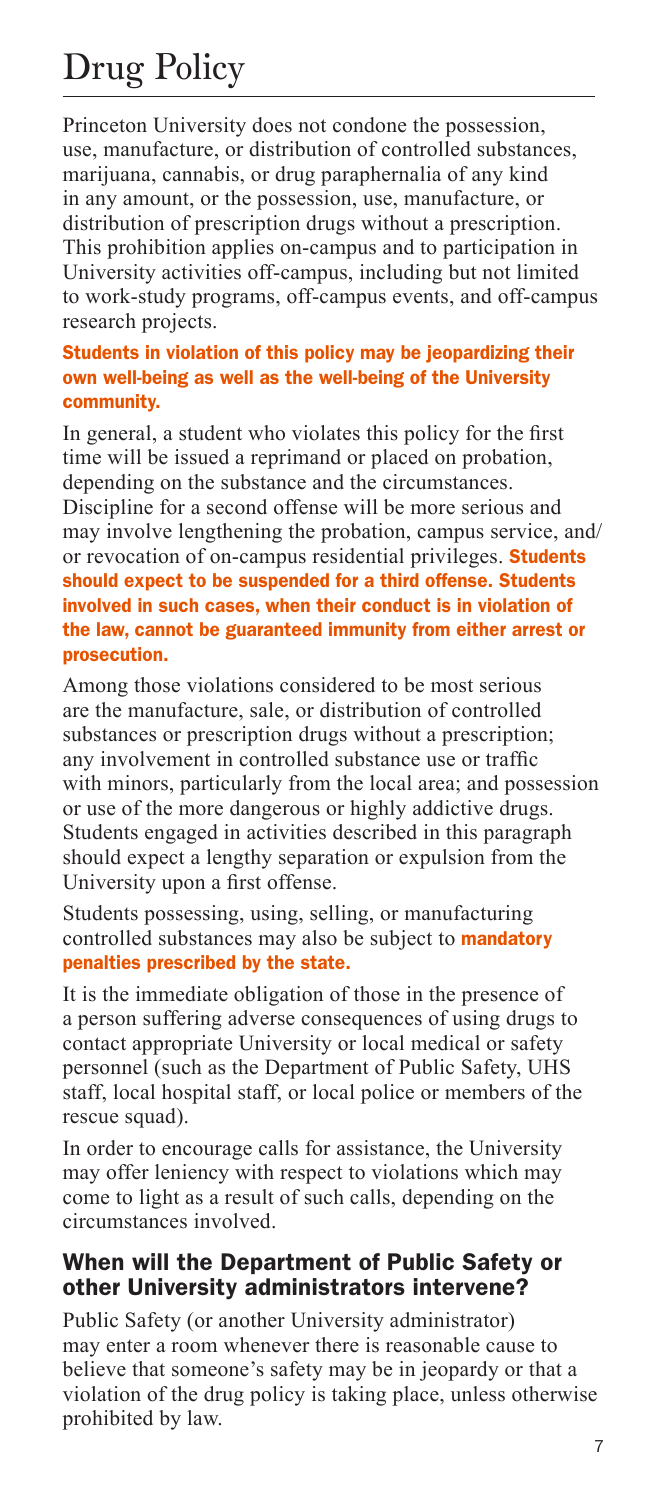# State and Federal Laws\*

## Alcohol Use

The legal age to purchase and consume alcoholic beverages in the state of New Jersey is 21. (N.J.S.A. 33:1-81)

#### Purchase of Alcohol by/for the Underaged (N.J.S.A. 33:1-81)

An underaged person who purchases or attempts to purchase alcohol, or who misstates his/her/their age, or a person of legal age who purchases alcohol for an underaged person, faces a conviction of a disorderly person's offense, which incurs a fine of not less than \$500 and loss of license for six months. In addition, the judge may revoke a driver's license for six months from the date of conviction.

#### Operating Motor Vehicles While Under the Influence of Intoxicants (N.J.S.A. 39:4-50)

**Definition.** A person is said to be intoxicated in New Jersey if his/her/their blood alcohol concentration is at or above 0.08%.

A person may also be arrested when his/her/their blood alcohol concentration is below 0.08% if the individual's driving ability is considered to be unsafe.

In either case the person is charged with Driving While Intoxicated (DWI). If a person under the age of 21 operates a motor vehicle while his/her/their blood alcohol concentration is at or above 0.01% and less than 0.08%, he/she/they are automatically punishable by 30 to 90 days driver's license suspension, plus 15 to 30 days of community service, plus attendance at an Intoxicated Driver Resource Center, plus fees.

It is also a violation for a person to operate a motor vehicle while under the influence of a narcotic, hallucinogenic, or habit producing drug. This includes marijuana.

#### Penalties (N.J.S.A. 39:4-50)

All persons convicted of a first offense DWI must pay an insurance surcharge of \$1,000 per year for three years and face a loss of license and driving privileges until the installation of an ignition interlock device in the vehicle. For a first offense the interlock device must be kept in the vehicle for three months (7–12 months if their blood alcohol concentration is above 0.1%).

A first-time offender also faces a possible 30-day jail term, a requirement to spend a minimum of 12 hours in an Intoxicated Driver Resource Center, plus a fine of not less than \$250 nor more than \$400.

<sup>\*</sup> Note: The information provided above consists of summaries of New Jersey laws relevant to alcohol and drug use. The University makes no representation regarding its accuracy or its completeness. If any student has a need to obtain specific and current details regarding applicable laws, the student should consult an attorney.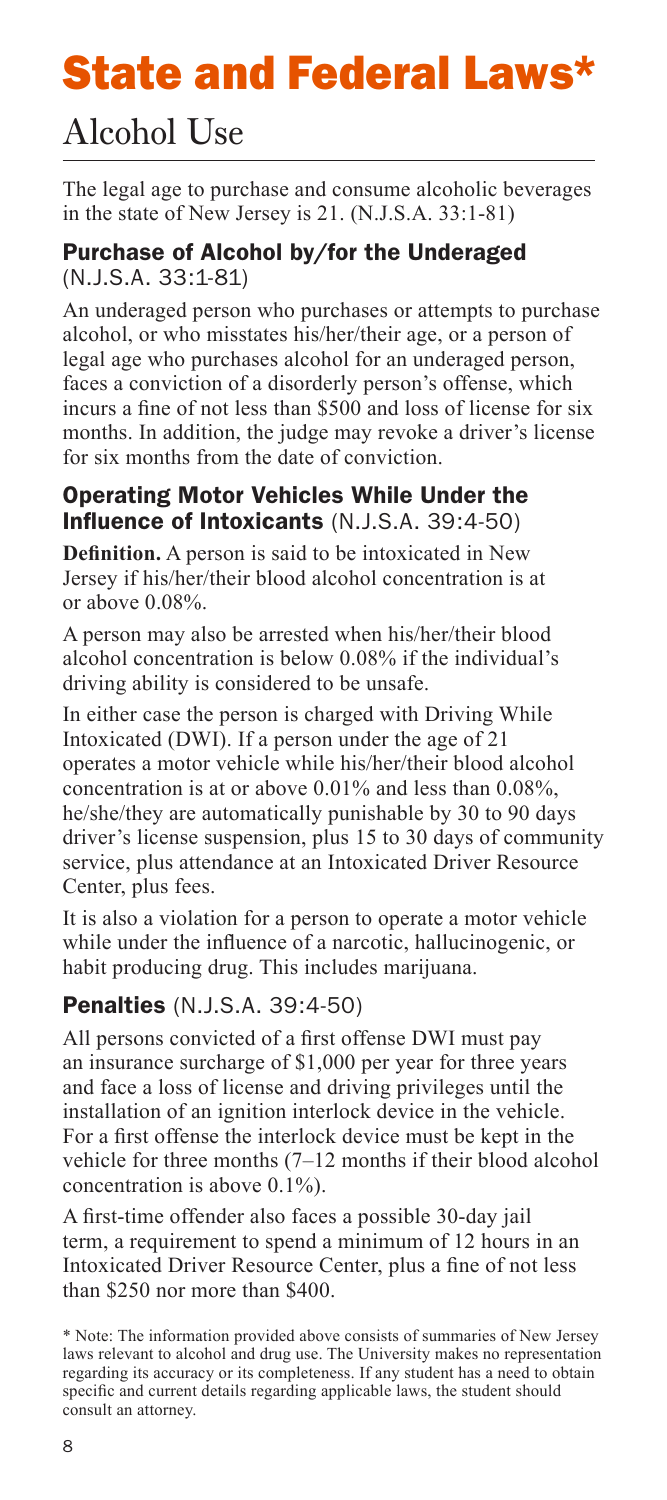Increased penalties apply to anyone below the legal drinking age and anyone who has subsequent offenses.

#### Alcoholic Beverage in the Car (N.J.S.A. 39:4-51a–b)

A motorist or passenger found to have consumed an alcoholic beverage while in a car faces a fine of \$200 for a first offense and a fine of \$250 or 10 days of community service for each subsequent offense.

A motorist or passenger found to possess an open, unsealed alcoholic beverage container in a car faces a fine of \$200 for a first offense and a fine of \$250 or 10 days of community service for each subsequent offense.

#### Possession/Transfer of ID (N.J.S.A. 33:1-81.7)

Someone who is underaged and possesses a false ID or uses another person's ID card to obtain alcohol, or someone of legal age who gives his/her/their ID card to an underaged person so that he/she/they can obtain or purchase alcohol, faces a fine of up to \$300 or up to 60 days in jail.

Use of a false government document, such as a driver's license, is a particularly serious offense and may result in forfeiting one's right to operate a motor vehicle in New Jersey up to two years. (N.J.S.A. 2C:21-2.1)

#### Penalties for Serving Alcoholic Beverages to Minors (N.J.S.A. 2C:33-17)

It is a disorderly person's offense to offer, serve, or make available alcohol to persons under 21 or to entice persons under 21 to drink alcohol. This offense is punishable by up to six months in prison or a \$1,000 fine, or both. This law does not apply where

- 1. a parent or guardian over 21 offers, serves, or makes available the alcohol;
- 2. the alcohol is consumed in a religious ceremony or rite; or
- 3. a person over 21 serves alcohol in his or her home to someone under 21 with the permission of and in the presence of the minor's parent or guardian who is over 21 years of age.

**Social Host Liability.** New Jersey has decided that social hosts may be directly liable to minors to whom alcohol is served. Social hosts may also be liable if they serve alcohol to a guest, knowing that the guest is intoxicated and may be driving, or to third persons injured in automobile accidents involving a guest of legal age to whom alcohol was served.

#### Lifeline Legislation (N.J.S.A. 2C:33-15)

Grants statutory immunity when:

- an underage person calls 9-1-1 and reports that another underage person is in need of medical assistance due to alcoholic consumption;
- the underage person who called 9-1-1 provides their name to the 9-1-1 operator;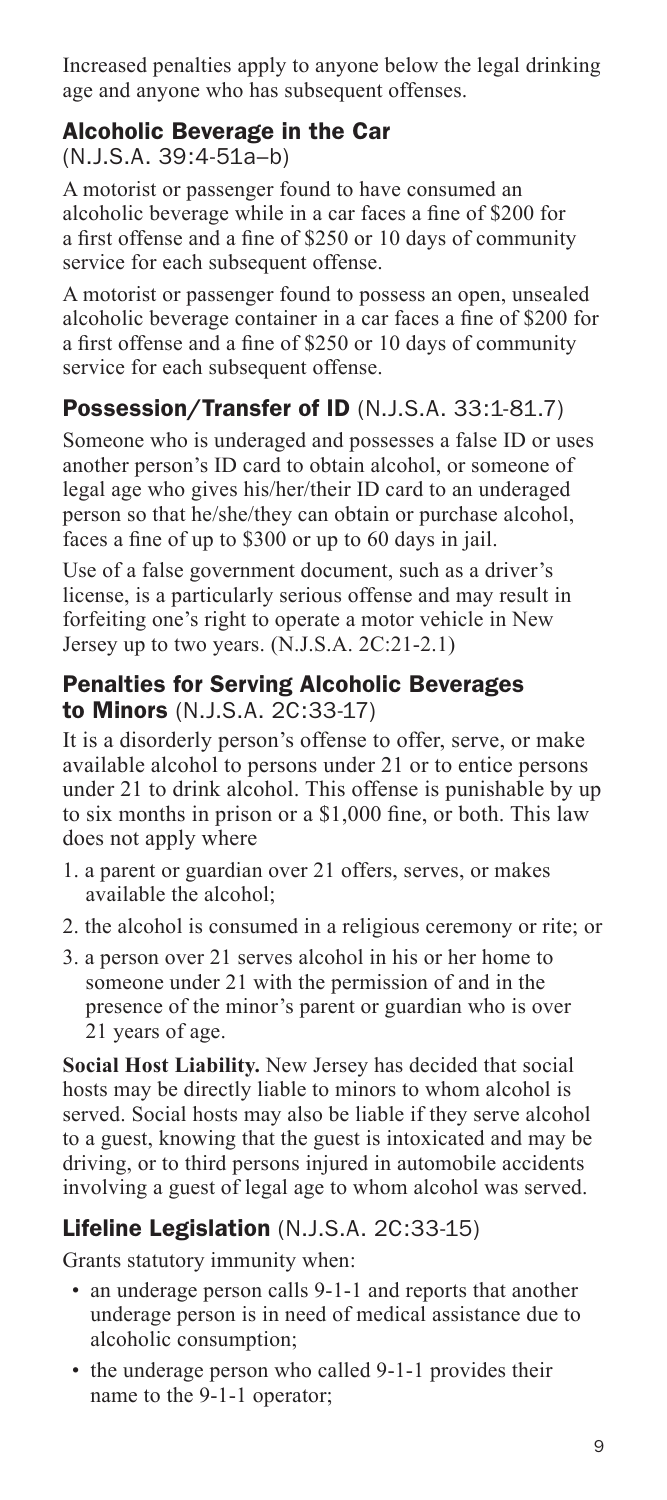- the underage person is the first person to make the 9-1-1 report;
- the underage person who made the 9-1-1 call remains at the scene with the person under the legal age in need of medical assistance until assistance arrives and cooperates with medical assistance and law enforcement personnel on the scene.

The underage person who received medical assistance also shall be immune from prosecution under N.J.S.A. 2C:33-15.

#### Overdose Prevention Act (N.J.S.A. 24:6J-1)

New Jersey's Overdose Prevention Act, also referred to as the Good Samaritan Law, is intended to encourage witnesses and victims of drug overdoses to seek medical assistance by providing certain protections from criminal or civil liability, in an effort to decrease overdose-related fatalities.

#### Possession and Consumption of Alcoholic Beverages in Public Places (N.J.S.A. 2C:33-15)

It is a disorderly person's offense for a person under 21 to possess or consume alcohol in public places, motor vehicles, schools, and places of public assembly. If convicted for possessing or consuming in a motor vehicle, there will be a six-month suspension of an individual's driver's license. The fine for such an offense shall be not less than \$500.

The municipality of Princeton prohibits the possession of open containers of alcohol while in any public roadway, walkways, or thoroughfares within Princeton. Individuals are subject to a summons and subsequent fine if found guilty of violating this ordinance.

#### Consent to Taking of Breath Samples (N.J.S.A. 39:4-50.2)

Any person who operates a motor vehicle on any public road, street, highway, or quasi-public area in this State shall be deemed to have given consent to the taking of samples of their breath for the purpose of making chemical tests to determine the content of alcohol in their blood when requested by a police officer.

#### Penalties for Refusing to Give Breath Samples (N.J.S.A. 39:4-50.4a)

The penalties for refusing to submit to give breath samples are in addition to any penalties for driving while intoxicated. For refusing to give breath samples, a person will be required to install an interlock ignition device in the vehicle for a period of not less than seven months or more than one year. In addition to the license suspension, the person is subject to a fine of not less than \$300 or more than \$500 for a first offense. The revocation period and fines go up if the offense was within 1,000 feet of an elementary or secondary school.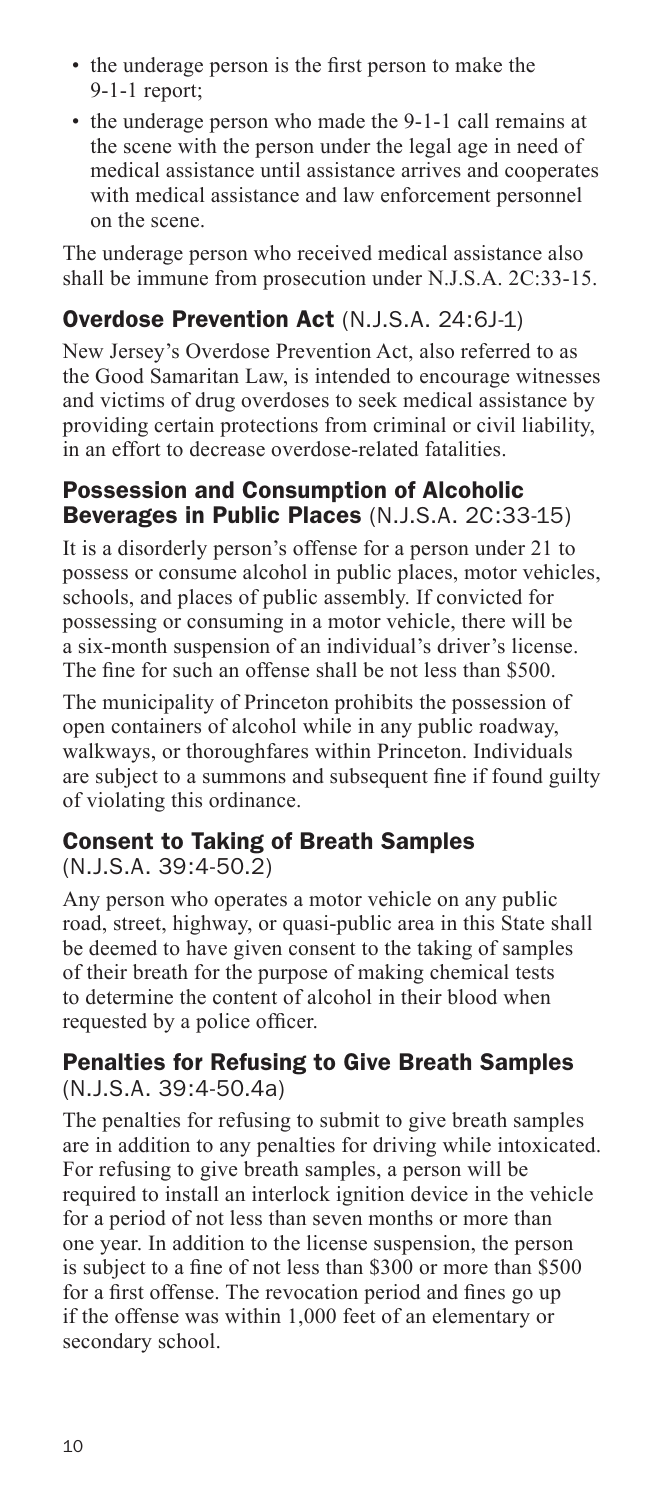#### Controlled Dangerous Substances Act (N.J.S.A. 2C:35-10)

It is unlawful for any person to obtain or to possess a controlled dangerous substance or controlled substance analog, unless the substance was obtained directly, or pursuant to a valid prescription. Any person who violates this section with respect to any controlled dangerous substance, or its analog, is guilty of a crime of the third degree, and a fine of up to \$35,000.00 may be imposed.

Any person who violates this section with respect to possession of more than 50 grams of marijuana, including any adulterants or dilutants, or more than 5 grams of hashish is guilty of a crime of the fourth degree, and a fine of up to \$25,000.00 may be imposed. Any person who violates this section with respect to possession of 50 grams or less of marijuana, including any adulterants or dilutants, or 5 grams or less of hashish is a disorderly person. Incidents on school property can result in higher penalties.

#### Authority to Prohibit Cannabis (N.J.S.A. 24:6i-52)

Although New Jersey has legalized the possession and use of cannabis under certain circumstances, nothing in the relevant statutes is intended to permit any person to possess, consume, use, display, transfer, distribute, sell, transport, or grow or manufacture cannabis or cannabis items on school property.

#### Prohibition of Consumption of Cannabis Items on Premises of Institutions of Higher Education (N.J.S.A. 18A:61F-1)

Consuming, including by smoking, vaping, or aerosolizing, any cannabis item available for lawful consumption pursuant to the "New Jersey Cannabis Regulatory, Enforcement Assistance, and Marketplace Modernization Act," P.L.2021, c. 16 (C.24:6I-31 et al.), is prohibited in any area of any building of, on the grounds of, or in any facility owned, leased, or controlled by, any public or private institution of higher education or a related entity thereof, regardless of whether the area or facility is an indoor place or is outdoors. As used in this section "related entity" includes, but is not limited to, the foundation, auxiliary services corporation, or alumni association, or any subsidiary thereof, of an institution of higher education. Any penalties that may be assessed for the smoking of tobacco where prohibited under the "New Jersey Smoke-Free Air Act," P.L.2005, c. 383 (C.26:3D-55 et seq.), shall be applicable to the consumption of cannabis items where prohibited by this section.